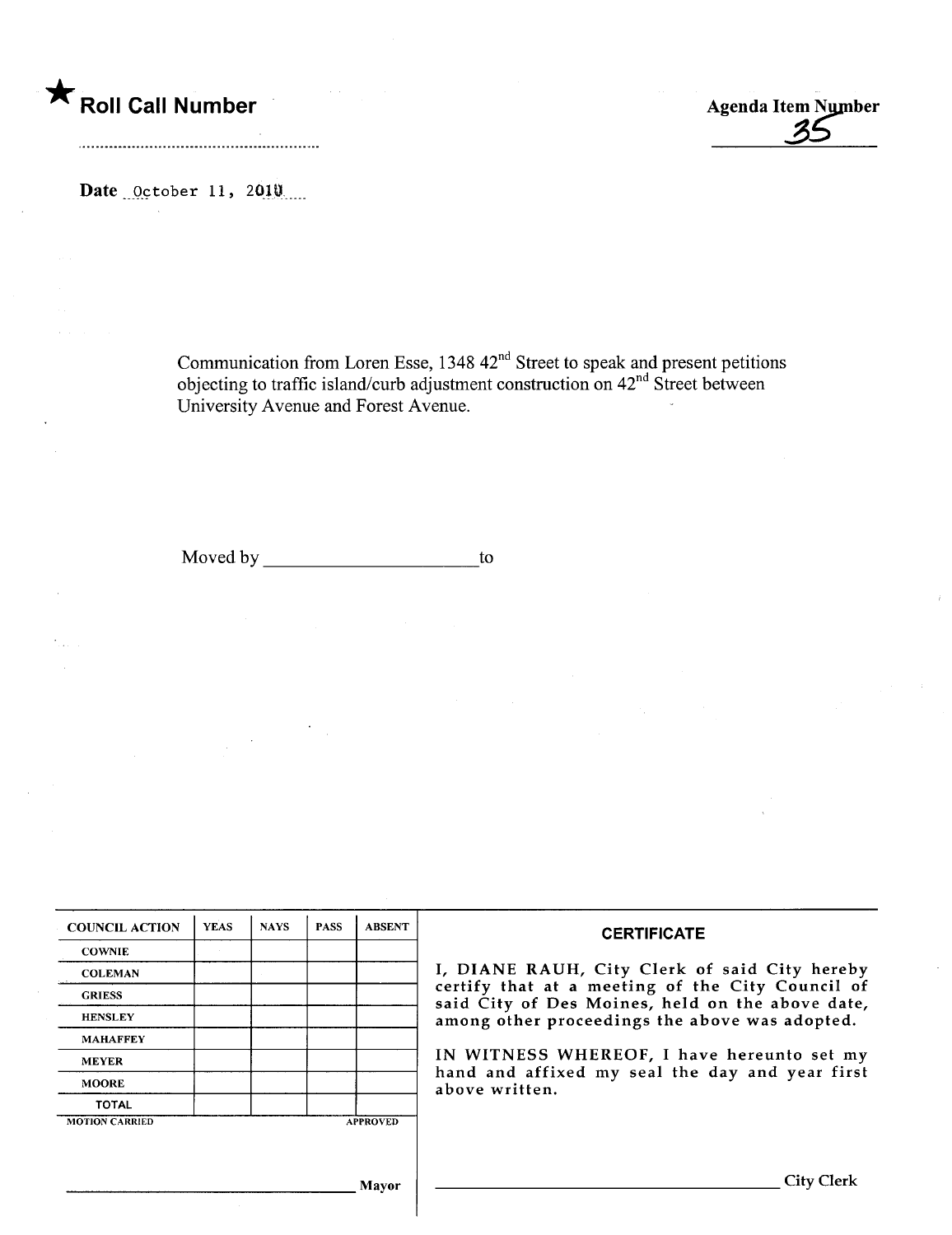REGISTRATION FORM TO SPEAK AT CITY COUNCIL MEETING

To: The Honorable Mayor and Members of the City Council City of Des Moines, Iowa c/o City Clerk

2010 OCT -6 AM 11:18 CITY CLERK DES MOINES, IA

FILED

 $L$ oren  $C$  Esse  $I/We$ (Please Prin hereby request permission to speak at the Des Moines City Council /D-11-17 meeting of regarding jecting to tratific carb ad;  $47$ Hvenue and Forest  $1$ )e c  $oines$   $Ioua$ Name: qnature)  $42$  hd  $54$ ree  $\ltimes$  $134$  $SO(71)$ Address:  $-2529$ 343- $6135$  $S/S^-$ Daytime Phone:

## PROCEDURAL RULES OF DES MOINES CITY COUNCIL:

## Part III. Agenda

Rule 16. Citizen Agenda Requests. Any citizen may request the right to have an item placed on the Agenda (including a request to speak) by filing such request in writing with the City Clerk prior to noon on the Wednesday preceding the Council meeting.

## Part V. Citizen Participation

Rule 27. Citizen's Right to Address Council. Persons other than Council Members shall be permitted to address the Council only upon specific Agenda Items.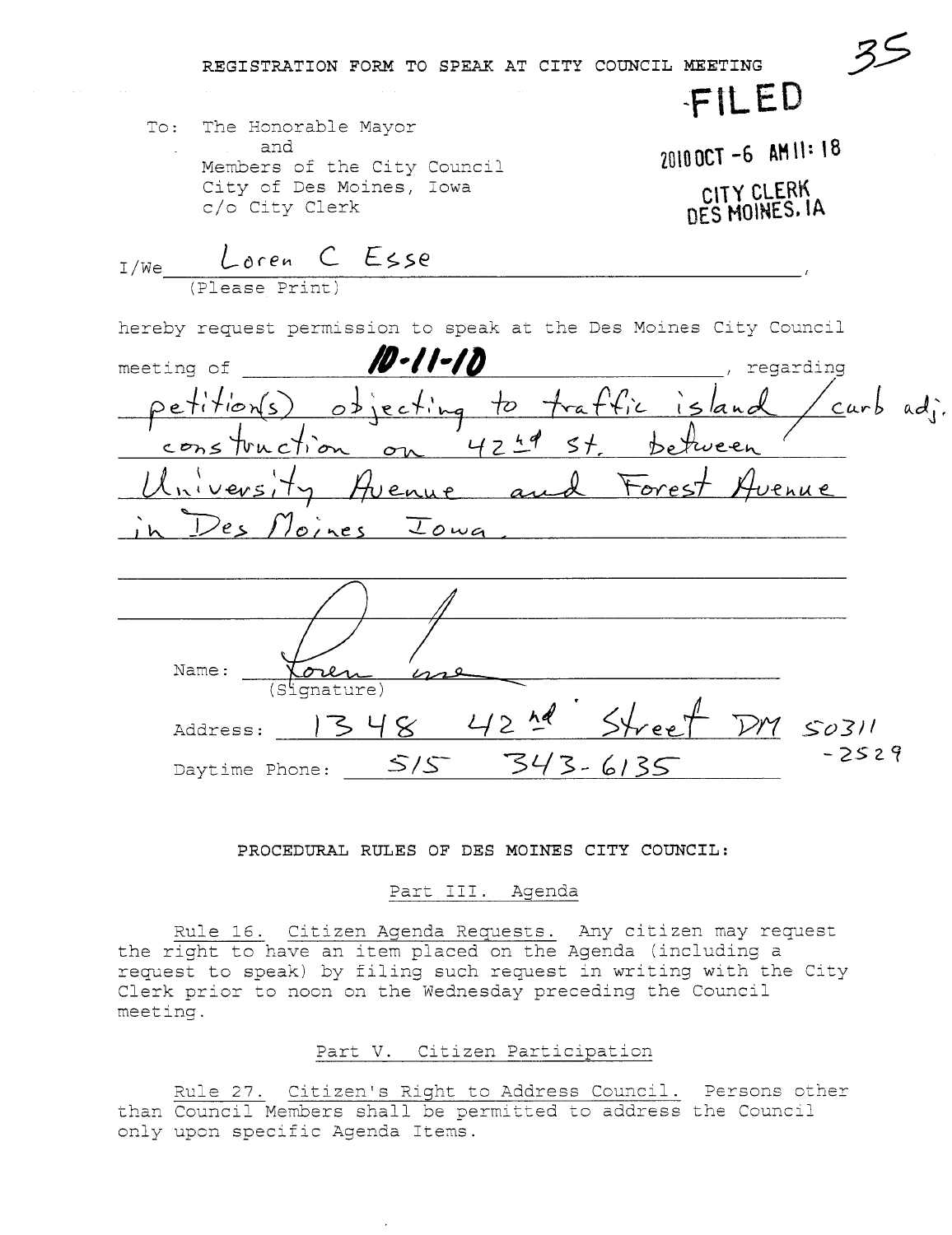| From:    | Loren Esse [lorenesse123@sbcglobal.net] |
|----------|-----------------------------------------|
| Sent:    | Wednesday, October 06, 2010 8:58 AM     |
| To:      | CityClerk                               |
| Subject: | Request to Speak 10/11                  |
|          |                                         |

At the 10/11 city council meeting I would like to briefly speak to the issue presented in a petition that is circulating in our neighborhood. The petition text I personally composed reads as follows:

In the city of Des Moines, Iowa on 42nd Street between University Avenue and Forest Avenue I the undersigned do hereby voice my strong objection to the construction of any permanent traffic control structure(s) that will in any way impede the efficient and timely removal of snow or the unobstructed passage of emergency vehicles.

I seek authoritative assurance that the excellent quality of timely snow removal will be maintained as in the past.

I support other possible means of traffic speed and congestion control including improved signage and possible installation of a left turn lane on northbound 42nd Street at Forest Avenue.

TO: Gary Hlavka, Project Engineer, Des Moines City Hall

 $343.6135$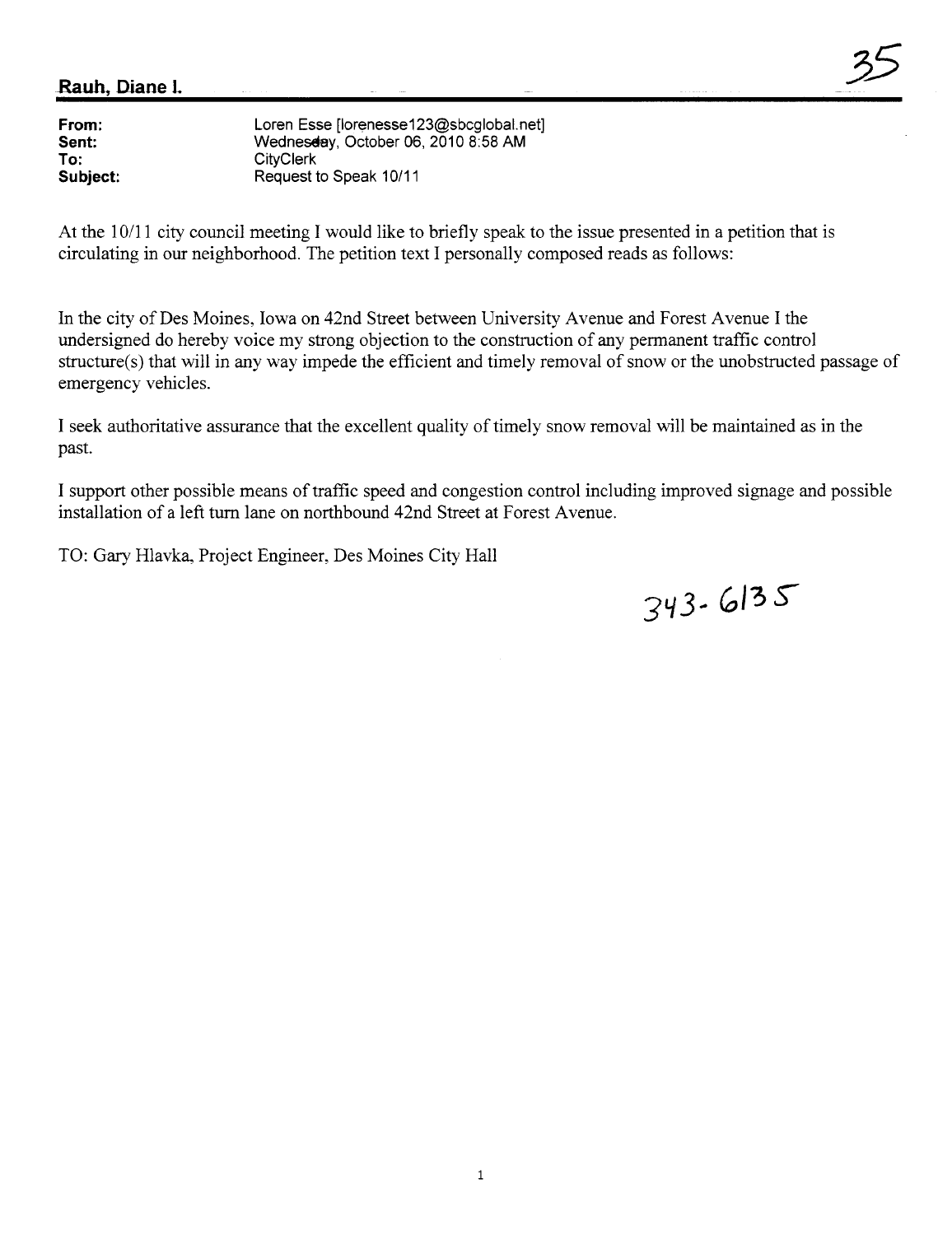In the city of Des Moines, Iowa on 42nd Street between University Avenue and Forest Avenue I the undersigned do hereby voice my strong objection to the construction of any permanent traffic control structure(s) that will in any way impede the efficient and timely removal of snow or the unobstructed passage of emergency vehicles.

I seek authoritative assurance that the excellent quality of timely snow removal will be maintained as in the past.

I support other possible means of traffic speed and congestion control including improved signage and possible installation of a left turn lane on northbound 42nd Street at Forest Avenue.

| TO:<br>GARY HLAVKA, PROJECT ENGINEER<br>gdhlavka@dmgov.org 515-283-4025<br>Des Moines City Hall, 400 Robert D. Ray Drive, Des Moines IA 50309-1891 |                                  |                                                                          |                                       |  |  |  |  |
|----------------------------------------------------------------------------------------------------------------------------------------------------|----------------------------------|--------------------------------------------------------------------------|---------------------------------------|--|--|--|--|
| <b>DATE</b>                                                                                                                                        | <b>NAME</b>                      | <b>ADDRESS</b>                                                           | <b>EMAIL / PHONE</b>                  |  |  |  |  |
| 9/29                                                                                                                                               | Dennisle Past<br>Iowa Bakry Cati | YOURA Chiverity Avs. Der. Dan                                            | $515 - 274 - 8998$                    |  |  |  |  |
| 10/1                                                                                                                                               | Mary Russmon                     | $1334-4245$                                                              | $490 - 6472$                          |  |  |  |  |
|                                                                                                                                                    |                                  |                                                                          | $515 - 279 - 5633$                    |  |  |  |  |
|                                                                                                                                                    |                                  | $\frac{10}{10}$ / TEME K.WOODS 1328-42rd ST.<br>10/1 EARL WOODS 1328-422 | $279 - 563$                           |  |  |  |  |
|                                                                                                                                                    |                                  |                                                                          |                                       |  |  |  |  |
|                                                                                                                                                    |                                  | 10/1 Cronadrie Vari Parelie 1236-42 les                                  | $279 - 9527$                          |  |  |  |  |
|                                                                                                                                                    |                                  | 10-1-10 Rich + Debbie Haekle 1224 42nd                                   | 577-4202                              |  |  |  |  |
|                                                                                                                                                    |                                  |                                                                          | $210 - 3493$                          |  |  |  |  |
| 10(1.10)                                                                                                                                           |                                  | CynthiasTane 1304 42nd St.<br>World Stanger 1331 42ND                    | $899 - 901$                           |  |  |  |  |
| $0 - 2$                                                                                                                                            |                                  |                                                                          | 255 842 b                             |  |  |  |  |
| $10 - 2$                                                                                                                                           |                                  | Monk Schneider 3121 FOREST                                               | $255 - 9862$                          |  |  |  |  |
| $10 - 6$                                                                                                                                           | Loren Esse                       | 1348 42nd Street DM                                                      | lorenesse $1230$<br>$stabcg$ obal. ne |  |  |  |  |
|                                                                                                                                                    |                                  |                                                                          | 343-6135                              |  |  |  |  |

 $\epsilon$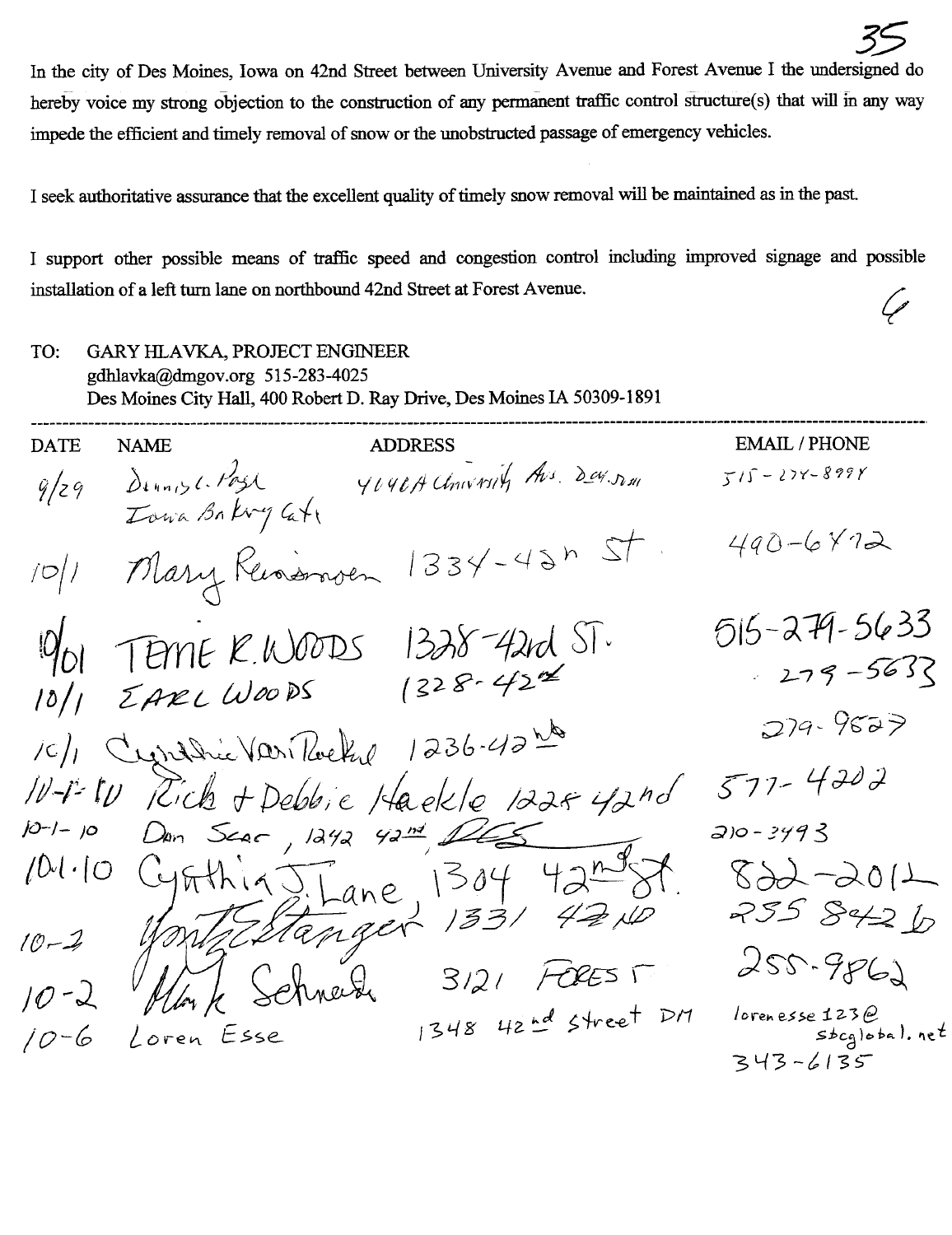

September 22, 2010

TO: Property Owners and Residents

**RE: PROJECT NOTICE**  $41<sup>st</sup>/42<sup>nd</sup>$  Street Modifications – University Avenue to Forest Avenue Activity ID 06-2010-001

The Des Moines City Council by Roll Call No 10-319, awarded a contract to Rocky Hurst Construction, Inc. for construction of the E. Army Post/Douglas Avenue/41<sup>st</sup> & 42<sup>nd</sup> Street Median Replacement Project. WORK ON 41<sup>st</sup> AND 42<sup>nd</sup> STREETS IS EXPECTED TO START THE WEEK OF OCTOBER 4th, 2010.

The attached map shows the location of the street modifications. Work will be completed on 41<sup>st</sup> Street prior to starting work on 42<sup>nd</sup> Street. Through traffic will be detoured to the opposite street during the period that work is being done on each street. Local access within the project limits will be maintained during construction. The contractor will notify you if your driveway will be closed for the construction work. Work is expected to take 1-2 weeks on each street. The work will not affect garbage pickup. Place your garbage near the curb on your normal collection day by 6:00 a.m.

Your patience and cooperation to complete this project is appreciated. If you have any questions, please contact the City's Project Engineer, Gary Hlavka, at 515-283-4025 or email gdhlavka@dmgov.org.

Sincerely,

Jeb E. Brewer, P.E. City Engineer